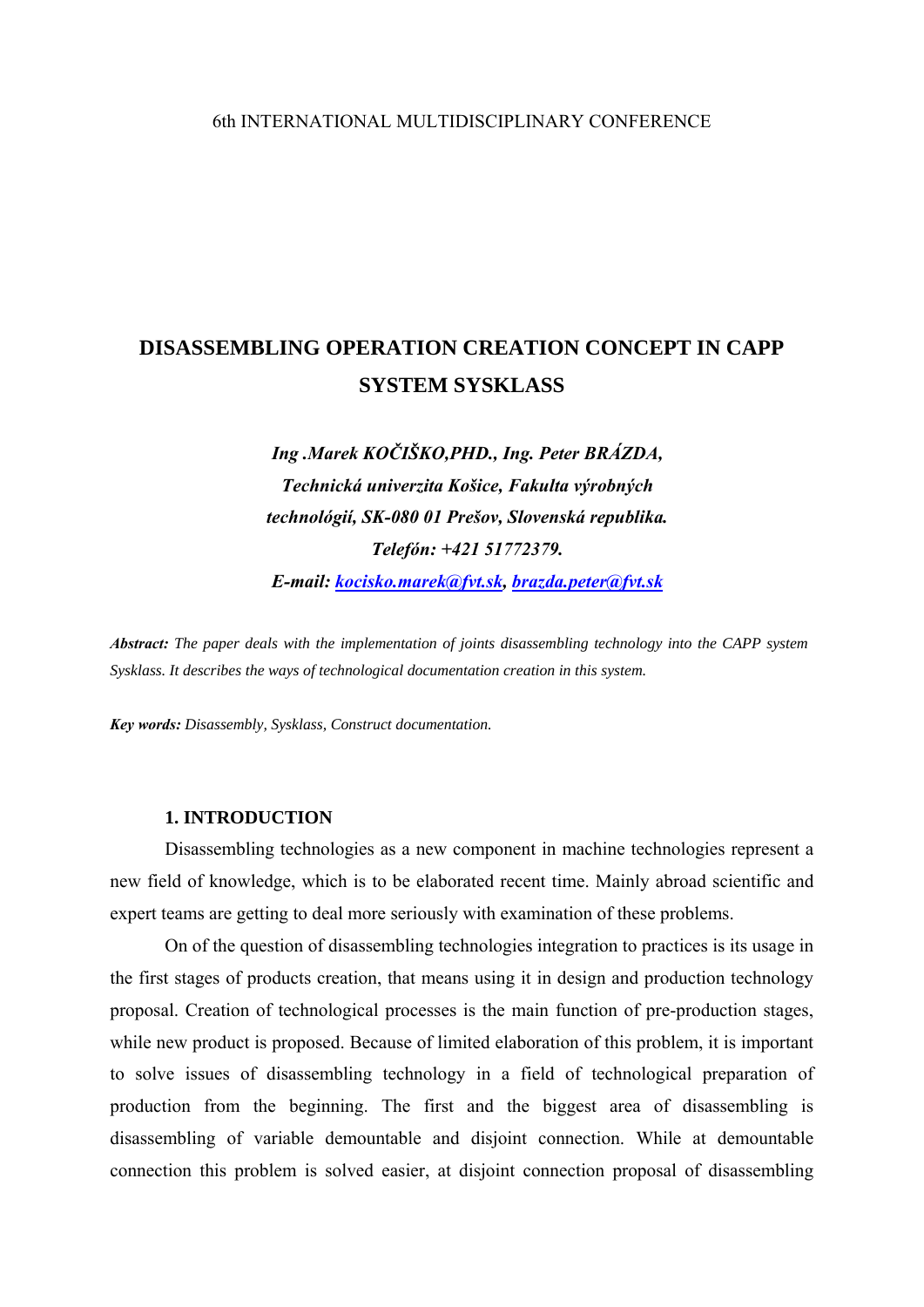technology is more complicated, because proposed technology have to reflect with further usage of disassembled product.

 That's why there was created a demonstration example of technological processes for variable connections in Sysklass system, which can be additionally used. Proposal of technological process with usage of example documentation was realized on pressure moderator. Pressure moderator consists approximately of 50 normalized and unnormalized parts.

## **2. PRESSURE MODERATOR´S COMPONENTS CLASSIFICATION IN SYSKLASS SYSTEM**

The first step consists of moderator analysis, which main goal was dividing of normalized and unnormalized parts.

If we want to disassemble the whole design node, in our case pressure moderator, it is necessary to define exact position of each part in Sysklass system. All normalized parts were, according to piece list, saved in storage file of system as a present, because all these parts are obtained as a result of disassembling and there is no need of their ordering.

 In case of unnormalized parts there is a requirement of their classification just like at newly manufactured product. For each unnormalized part was created shaped graphical representative and after this whole geometric and shape classification of all parts was made. Example of graphic representative is on picture 1 with highlighted functional dimensions.



Fig. 1 Example of graphic representative of pressure moderator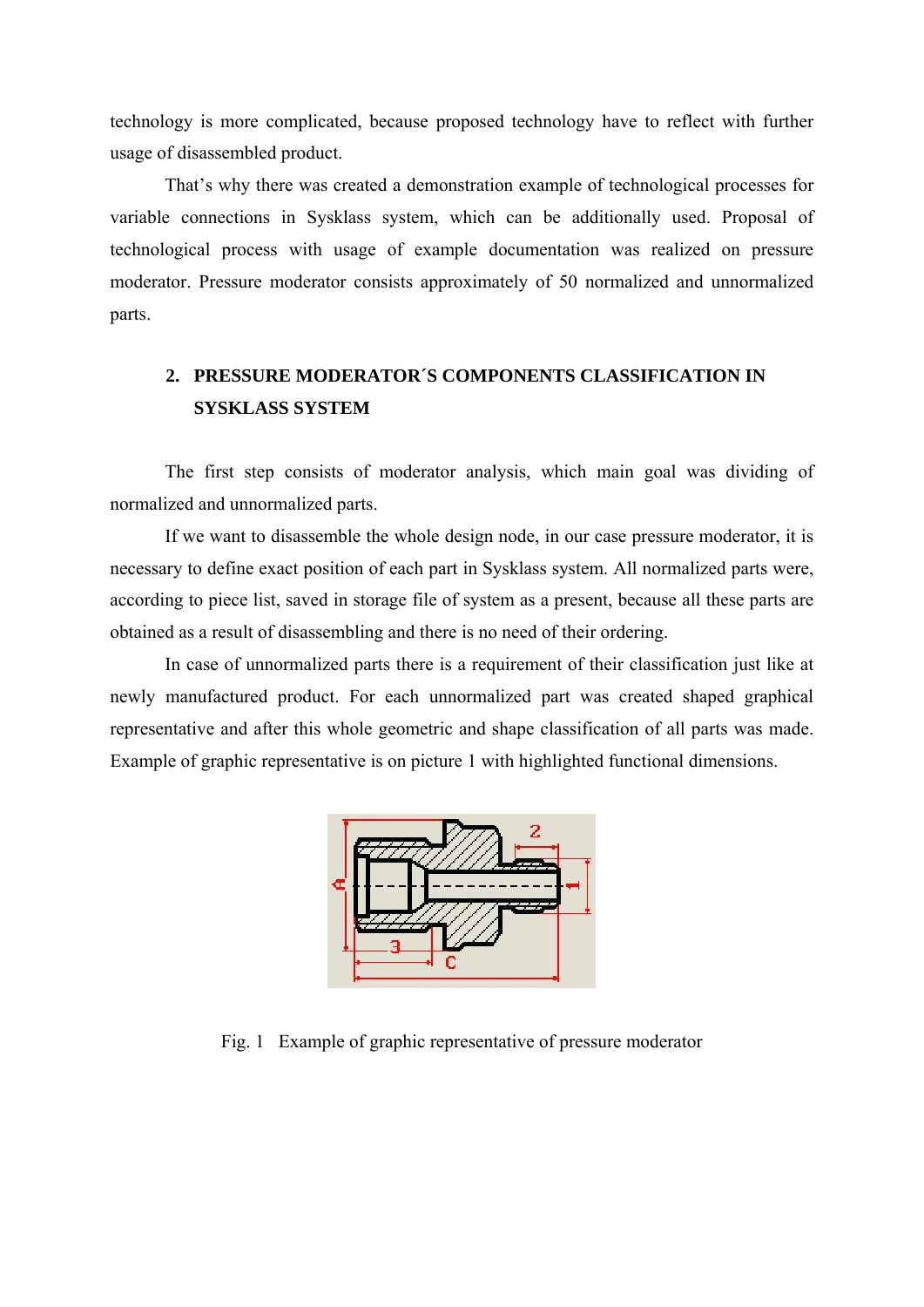At these representatives was their classification process made according to their maximum dimensions. All unnormalized parts were sorted in present maps of graphical classification system considering group technology fundamentals (Fig. 2).



Fig. 2 Example of integration of newly created graphical representatives in present graphical map of classification system.

### **3. PROPOSAL OF DESING AND TECHNOLOGICAL DOCUMENTATION**

 After defining of graphical representatives and their classification in Sysklass system follows, analogous to implementation of disassembling connection technologies, creation of technological and design documentation of moderator. Because new parts are putted in system, there is need for making necessary documentation for them.

 For moderator was created new variation in Sysklass system with name Ventil 1. All essential documentation was attached to this variation. In our case that means for each part of moderator was created design documentation. Considering that each component is a solitary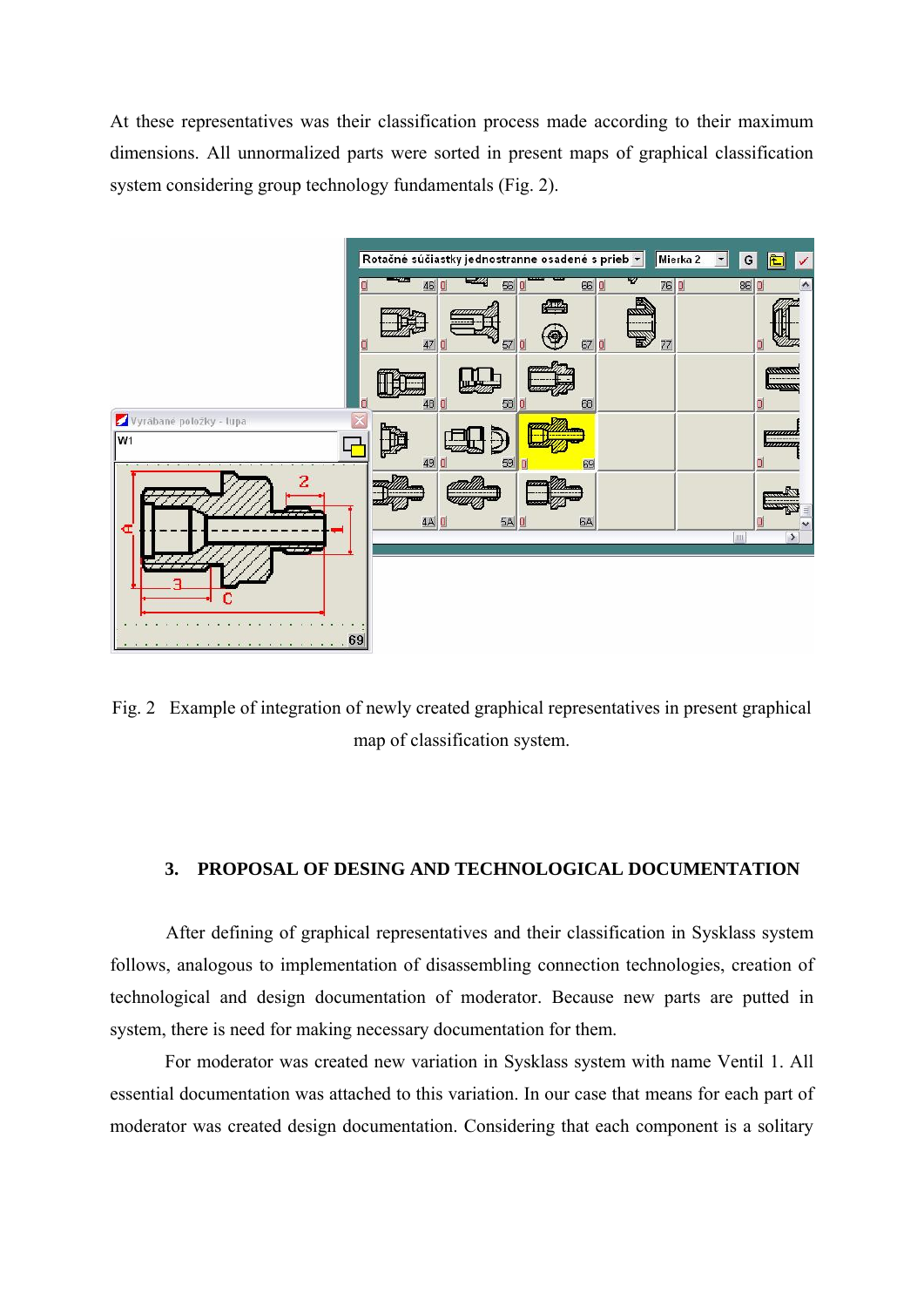part, all informations that may be needed at disassembling were added including part's material. Detailed material standard was not elaborated.

 For pressure moderator technological documentation was elaborated, which consist of design title and design bill of material. Our case is an assembly that why there is no need for filling out either information about material or material standard. Complete generating of design material bill. Example of created piece list is on Fig. 3.

|        |                       |                 | Konštrukčný kusovník VENTIL1 DEMONTÁŽ REGULÁTORA 1 ZM:DEMONTÁŽ |                |              |  |  |  |  |
|--------|-----------------------|-----------------|----------------------------------------------------------------|----------------|--------------|--|--|--|--|
|        | V.poz D.P.Nižší celok |                 | <b>Názov</b>                                                   |                | Množstvo MJS |  |  |  |  |
| Var.   | D.V.ZP                |                 | Norma                                                          | Výkres         |              |  |  |  |  |
| 001    |                       |                 | N 2004-0328-0001 Tesniaci krúžok plochý                        | $\overline{2}$ | <b>KS</b>    |  |  |  |  |
|        |                       | N               | 029310<br>STN                                                  |                | 28.3.2005    |  |  |  |  |
| 002    | V                     | V <sub>2</sub>  | <b>SRUBENIE</b>                                                |                | KS.          |  |  |  |  |
|        |                       |                 |                                                                |                | 28.3.2005    |  |  |  |  |
| 003    | N                     | 2004-0328-0002  | Tesniaci krúžok plochý                                         |                | KS           |  |  |  |  |
|        |                       | N               | 029310<br><b>STN</b>                                           |                | 28.3.2005    |  |  |  |  |
| 004    | V                     | V <sub>4</sub>  | <b>TELESO VENTILU</b>                                          |                | KS           |  |  |  |  |
|        |                       | D               |                                                                |                | 28.3.2005    |  |  |  |  |
| 005    | v                     | V <sub>5</sub>  | <b>ZÁTKA</b>                                                   |                | KS           |  |  |  |  |
|        |                       | D               |                                                                |                | 28.3.2005    |  |  |  |  |
| 006    | V                     | V <sub>6</sub>  | PRUŽINA                                                        |                | KS           |  |  |  |  |
|        |                       | D               |                                                                |                | 28.3.2005    |  |  |  |  |
| 007    | V                     | V <sub>7</sub>  | SKRUTKA REG. VENTILU                                           |                | KS           |  |  |  |  |
|        |                       | D               |                                                                |                | 28 3 2005    |  |  |  |  |
| 008    | $\vee$                | V <sub>8</sub>  | PÚZDRO                                                         |                | KS           |  |  |  |  |
|        |                       |                 |                                                                |                | 28.3.2005    |  |  |  |  |
| 009    | N                     | 2004-0328-0003  | Matica presná 6HR                                              |                | <b>KS</b>    |  |  |  |  |
|        |                       | N               | 021401<br><b>STN</b>                                           |                | 28.3.2005    |  |  |  |  |
| 010    | N                     | 2004-0328-0004  | Tesniaci krúžok plochý                                         |                | KS           |  |  |  |  |
|        |                       | N               | 029310<br><b>STN</b>                                           |                | 28.3.2005    |  |  |  |  |
| 011    | V                     | V <sub>11</sub> | <b>IHLOVÝ VENTIL</b>                                           |                | KS           |  |  |  |  |
|        |                       |                 |                                                                |                | 28.3.2005    |  |  |  |  |
| $\leq$ |                       |                 |                                                                |                |              |  |  |  |  |

Fig. 3 Design material bill of pressure moderator

Last step of moderator disassembling integration in Sysklass system is generating of technological documentation.

 The first step comprise of creating of technological title, where were used present disassembling workstations. These were used by generating of technological documentation of disassembling joints.

 The most important step is creating of disassembling technological proceedings. These were created following general rules of disassembling.

 Before creation of solitary technological proceedings it is necessary to ad all unnormalized tools and fixtures used at disassembling to code list. For these tools classification in Sysklass system was realized analogous to classification of parts. Example of classified fixture is described on Fig. 4.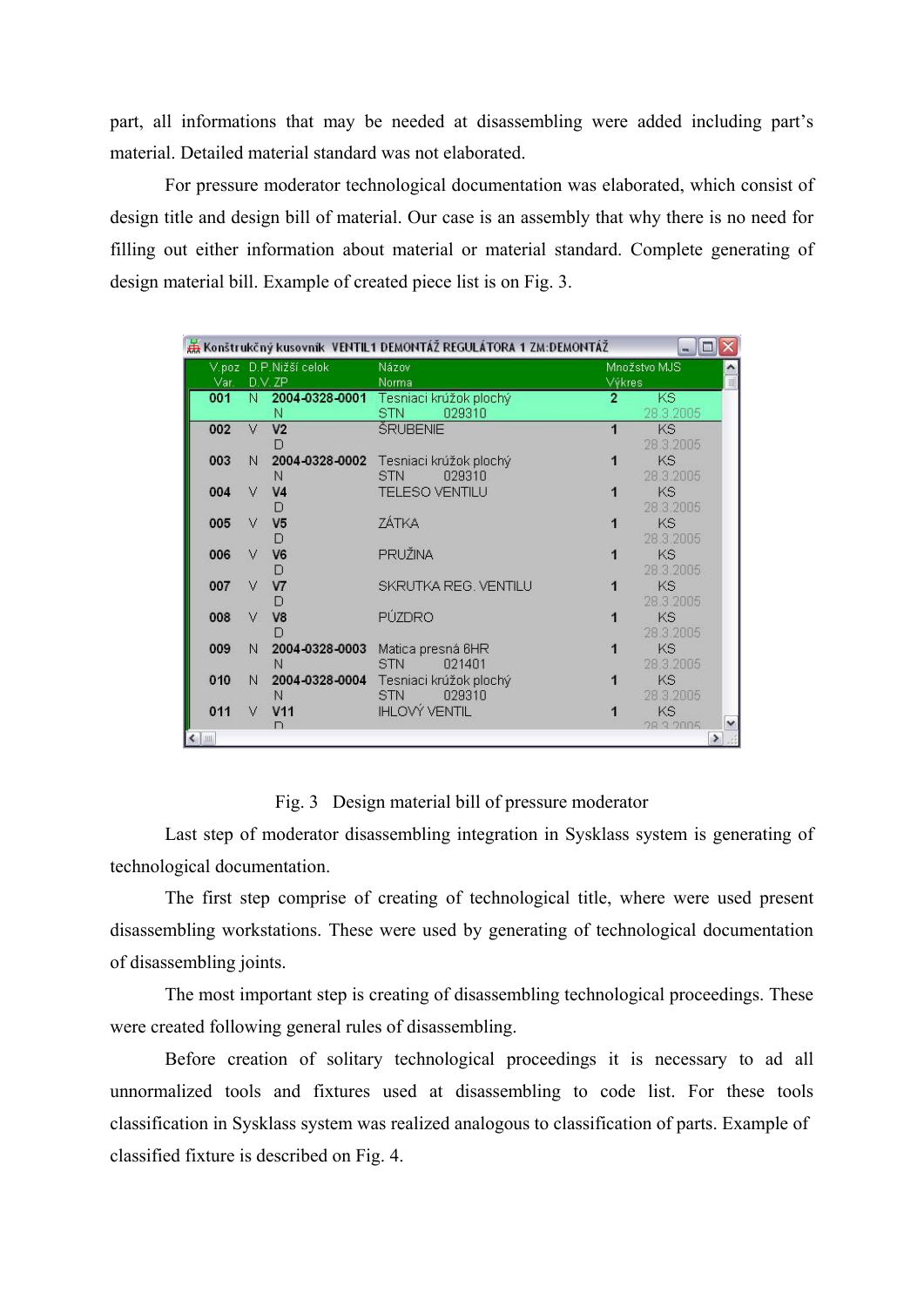| Vybraté normy<br>Hlavné parametre |                |                |    |                  |                | Vedľajšie parametre     |    | Podmienky výberu |   |  |  |
|-----------------------------------|----------------|----------------|----|------------------|----------------|-------------------------|----|------------------|---|--|--|
|                                   | L <sub>2</sub> |                |    | Por.             | Zn.            | Popis                   |    | MJ               |   |  |  |
| H1                                |                | H <sub>2</sub> |    | 1                | H1             | rozmer velkosti = dlžka | mm |                  | N |  |  |
|                                   | <b>R5</b>      |                |    | $\overline{2}$ . | H <sub>2</sub> | rozmer velkosti = dlžka |    | mm               | N |  |  |
|                                   |                | ≊              |    | З.               | L1             | rozmer velkosti = dlžka | mm |                  | N |  |  |
|                                   |                |                |    | 4.               | L2             | rozmer velkosti = dlžka | mm |                  | N |  |  |
|                                   |                |                |    | 5.               | R              | rozmer zaoblenia        | mm |                  | N |  |  |
|                                   |                | 17310          |    |                  |                |                         |    |                  |   |  |  |
| H1                                | H2             | L1             | L2 |                  | $\mathbf R$    | Čís.sklad.pol.          |    |                  |   |  |  |
| 8                                 | 4              | 49             |    | 5<br>46          |                |                         |    |                  |   |  |  |
|                                   |                |                |    |                  |                |                         |    |                  |   |  |  |

Fig. 4 Classification of tools and fixtures in Sysklass system.

After tools classification can be created disassembling proceeding. This proceeding was made by using group technology and present disassembling joint technologies fundamentals. Final proceeding is described on the Fig. 5.

| ## Technologický postup VENTIL1 DEMONTÁŽ REGULÁTORA 1 Alt.:1 ZM:DEMONTÁŽ                                                                      |                               |                                  |                      |                                          |              |                                    | ÷             |  |  |  |  |  |
|-----------------------------------------------------------------------------------------------------------------------------------------------|-------------------------------|----------------------------------|----------------------|------------------------------------------|--------------|------------------------------------|---------------|--|--|--|--|--|
| ZO Stredisko Pracovisko Typ pracoviska<br>Op.<br>Dop                                                                                          |                               |                                  |                      | Ttk                                      | Tas<br>Tap   | Tbs<br>Tbp                         | ۸<br>₿        |  |  |  |  |  |
| 841280<br>005 01                                                                                                                              | 2632401                       | NOE23/8/5<br>odmasťovanie        |                      |                                          | 7.00<br>7.00 | 10<br>1 <sub>0</sub>               |               |  |  |  |  |  |
| Odstránenie starých náterov a očistenie celého regulátora tlaku v technickom benzíne alet<br>Je zakazáne používať benzín s tetraetylom olova. |                               |                                  |                      |                                          |              |                                    |               |  |  |  |  |  |
| O.T. Dr.n. Označenie<br>P<br>001<br>Κ<br>2<br>002                                                                                             |                               | <b>Rozmer</b>                    | Ks:                  | Názov<br>Drôtený kartáč<br><b>Štetec</b> |              |                                    |               |  |  |  |  |  |
| 006 01 841280                                                                                                                                 | 0957101                       | <b>VYR JEDNOTIEK</b><br>demontáž |                      |                                          | 5.00<br>5.00 | 15<br>15                           |               |  |  |  |  |  |
| Odskrutkovanie dvojice skrutiek (19) pomocou skrutkovača.                                                                                     |                               |                                  |                      |                                          |              |                                    |               |  |  |  |  |  |
| O T Dr.n. Označenie<br>Р.                                                                                                                     |                               | <b>Rozmer</b>                    | Ks.                  | Názov                                    |              |                                    |               |  |  |  |  |  |
| ĸ                                                                                                                                             | TP124-21-13-166/45 x 80x4.5x8 |                                  | 4.                   | Skrutkovač                               |              |                                    |               |  |  |  |  |  |
| 010 01 841280                                                                                                                                 | 0957101                       | <b>VYR JEDNOTIEK</b><br>demontáž |                      |                                          | 4.00<br>4.00 | 10<br>10                           |               |  |  |  |  |  |
| Upnutie demontovaného spoja do prípravku a prípravok do zveráku.                                                                              |                               |                                  |                      |                                          |              |                                    |               |  |  |  |  |  |
| Odstraniť existujúce plomby a poistné drôty.                                                                                                  |                               |                                  |                      |                                          |              |                                    |               |  |  |  |  |  |
| O.T. Dr.n. Označenie<br>P.                                                                                                                    |                               | Rozmer                           | Ks.                  | Názov                                    |              |                                    |               |  |  |  |  |  |
| 243135<br>ĸ                                                                                                                                   |                               | 200x80x280                       |                      | strojný zverák                           |              |                                    |               |  |  |  |  |  |
| $\overline{2}$<br>K STN<br>230610                                                                                                             |                               | 119 *x9x10                       | $\ddot{\phantom{1}}$ |                                          |              | Maticový kľúč otvorený obojstranný |               |  |  |  |  |  |
| 230382<br>я.<br>K STN                                                                                                                         |                               | 160x50 - 58x3481                 |                      | Kliešte kombinované                      |              |                                    | $\checkmark$  |  |  |  |  |  |
| $\leftarrow$                                                                                                                                  |                               |                                  |                      |                                          |              |                                    | $\rightarrow$ |  |  |  |  |  |

Fig. 5 Disassembling technological proceeding of pressure moderator